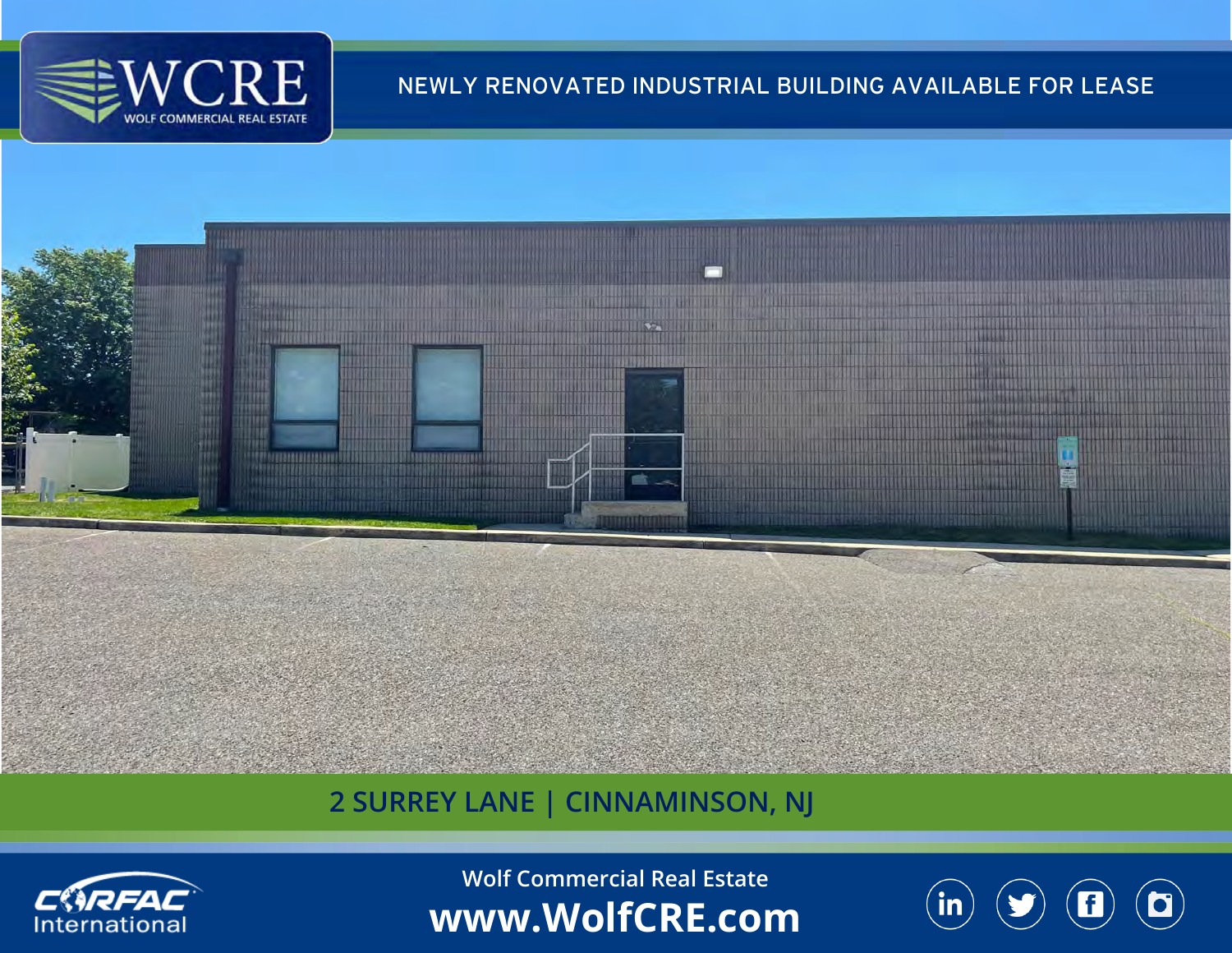

# **2 SURREY LANE, CINNAMINSON, NJ 08077**

Jenkintown

### PROPERTY DESCRIPTION

| Location                                     | 2 Surrey Lane<br>Cinnaminson, NJ 08077                                                                                                                       |
|----------------------------------------------|--------------------------------------------------------------------------------------------------------------------------------------------------------------|
| Size / SF Available                          | $+/- 7,082$ SF<br>• Office: +/- 866 SF<br>Warehouse: $+/- 6,216$ SF<br>$\bullet$                                                                             |
| <b>Lease Price</b>                           | Call for information                                                                                                                                         |
| <b>Property / Area</b><br><b>Description</b> | • Available for immediate occupancy<br>$\bullet$ (1) 12'x14' drive-in door<br>16' ceiling clear height<br>240y 3-phase power<br>Dedicated car parking spaces |

| <b>BRIDGES</b>                   | <b>MILEAGE</b> |
|----------------------------------|----------------|
| <b>Tacony-Palmyra Bridge</b>     | 6.9 miles      |
| <b>Burlington-Bristol Bridge</b> | 8.1 miles      |
| <b>Ben Franklin Bridge</b>       | 10.4 miles     |
| <b>Walt Whitman Bridge</b>       | $12.3$ miles   |
|                                  |                |
| <b>ROUTES</b>                    | <b>MILEAGE</b> |
| Route 130                        | 1 mile         |
| Route 73                         | 3.8 miles      |
| $1-295$                          | 8 miles        |
|                                  |                |

#### Croydon Burlington **Elkins Park** Andalusia Burlington NORTHEAST<br>PHILADELPHIA **Township** Willingboro NORTH vnwyd Palmyra Cinnaminson Hainespor Moorestown Pennsauken Philadelphia Township Maple Shade Fosterto Mt Laurel Township RAMBLEWOOD SOUTH Cherry Hill Camden **PHILADELPHIA** Collingswood **Barclay** Haddonfield **MARLTON** Bellmawr Medford Me Voorhees

### **Contact Us**

Sean Kelly Vice President 856.630.5806 sean.kelly@wolfcre.com

# **follow us:**  $\bullet$   $\bullet$   $\bullet$   $\bullet$   $\bullet$

Evesham

**Bristol** 

Lu

The foregoing information was furnished to us by sources which we deem to be reliable, but no warranty or representation is made as to the accuracy thereof. Subject to correction of errors, omissions, change of price, prio

**Flourtown** 



**Wolf Commercial Real Estate** WWW.WolfCRE.com MARLTON, NJ | PHILADELPHIA | KING OF PRUSSIA, PA

Township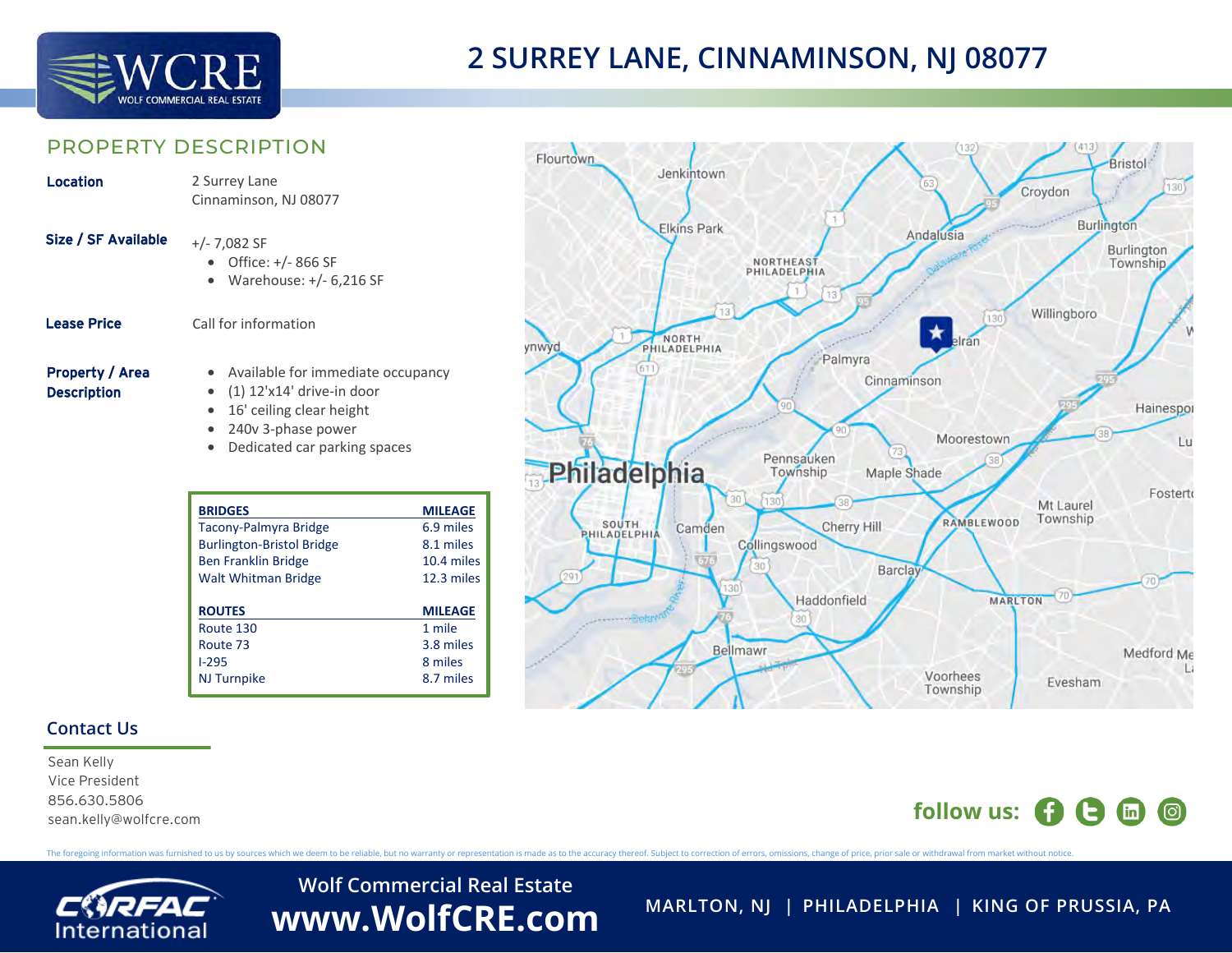

## FLOOR PLAN





**Wolf Commercial Real Estate** WWW.WolfCRE.com MARLTON, NJ | PHILADELPHIA | KING OF PRUSSIA, PA

The foregoing information was furnished to us by sources which we deem to be reliable, but no warranty or representation is made as to the accuracy thereof. Subject to correction of errors, omissions, change of price, prio